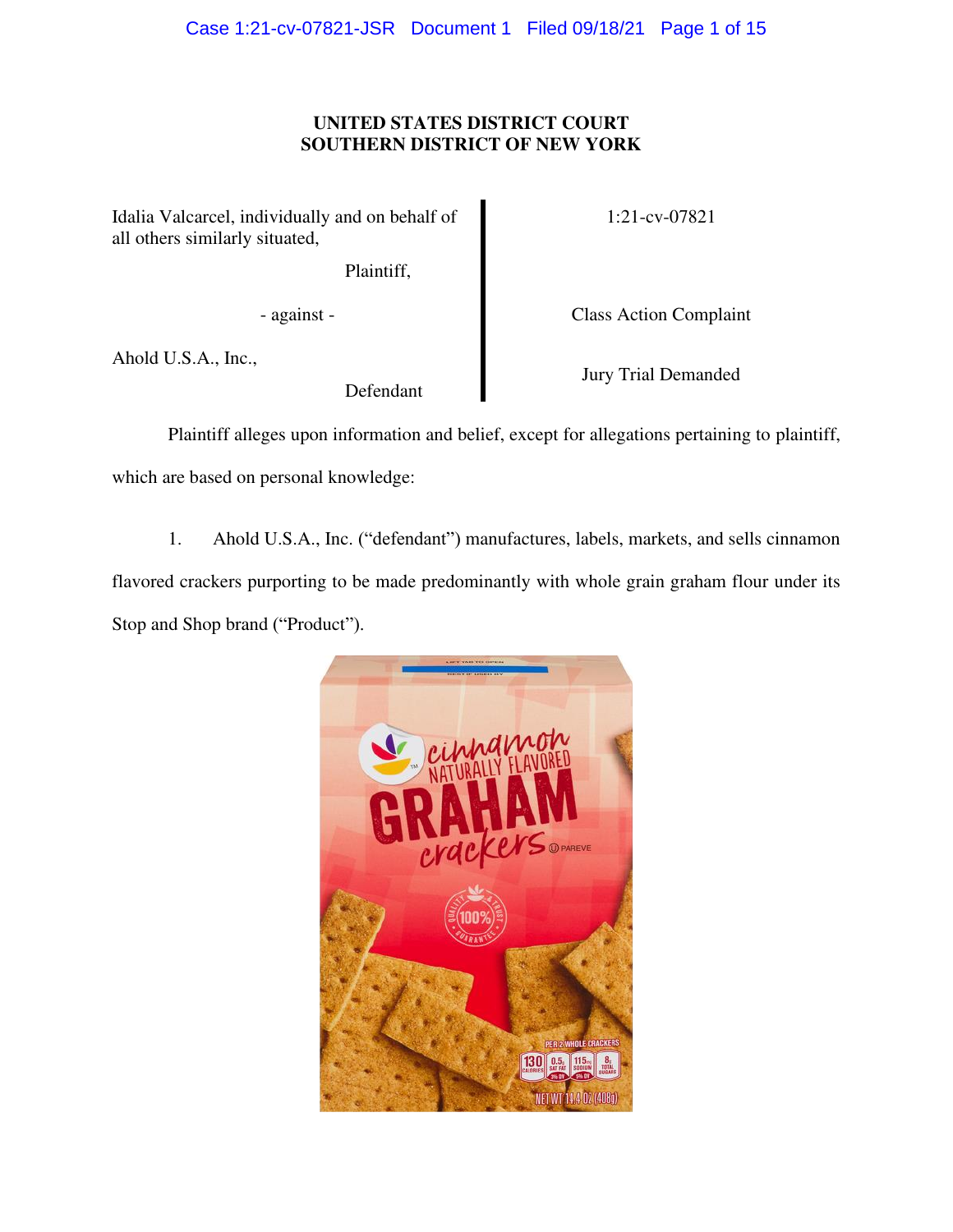# **I. REPRESENTATIONS OF WHOLE GRAIN GRAHAM FLOUR**

2. The Product's complete name is read as "Naturally Flavored Cinnamon Graham Crackers," pictured on the front label, with images of dark hued crackers, and a seal promising a "100% Quality & Trust Guarantee."

3. "GRAHAM" is the biggest word on the front label and written in all capital letters.

4. The Product's name, and the emphasis on the word "Graham," gives reasonable consumers the impression that graham flour – a type of whole grain flour – is the primary and predominant flour ingredient used.

5. Dictionaries confirm what reasonable consumers expect when it comes to a "graham cracker," defining it as "a slightly sweet cracker made of whole wheat flour" and "a semisweet cracker, usually rectangular in shape, made chiefly of whole-wheat flour."<sup>1</sup>

6. This whole grain content distinguishes a graham cracker from other crackers and cookies made with mostly enriched flour, also referred to "white flour" or "refined flour."

7. In whole grain flour, all three parts of the grain are used as opposed to enriched flour, which only uses the endosperm.

8. Because the "Graham" in "Graham Crackers" admittedly refers to whole grain flour, reasonable consumers expect a food identified by such a name to have more whole grain flour than if it was merely labeled, "Crackers."

9. However, the ingredient list reveals "Enriched Wheat Flour" is the predominant flour, indicated by its listing ahead of "Graham Flour (Whole Grain Wheat Flour)."

<sup>1</sup> https://www.dictionary.com/browse/graham-cracker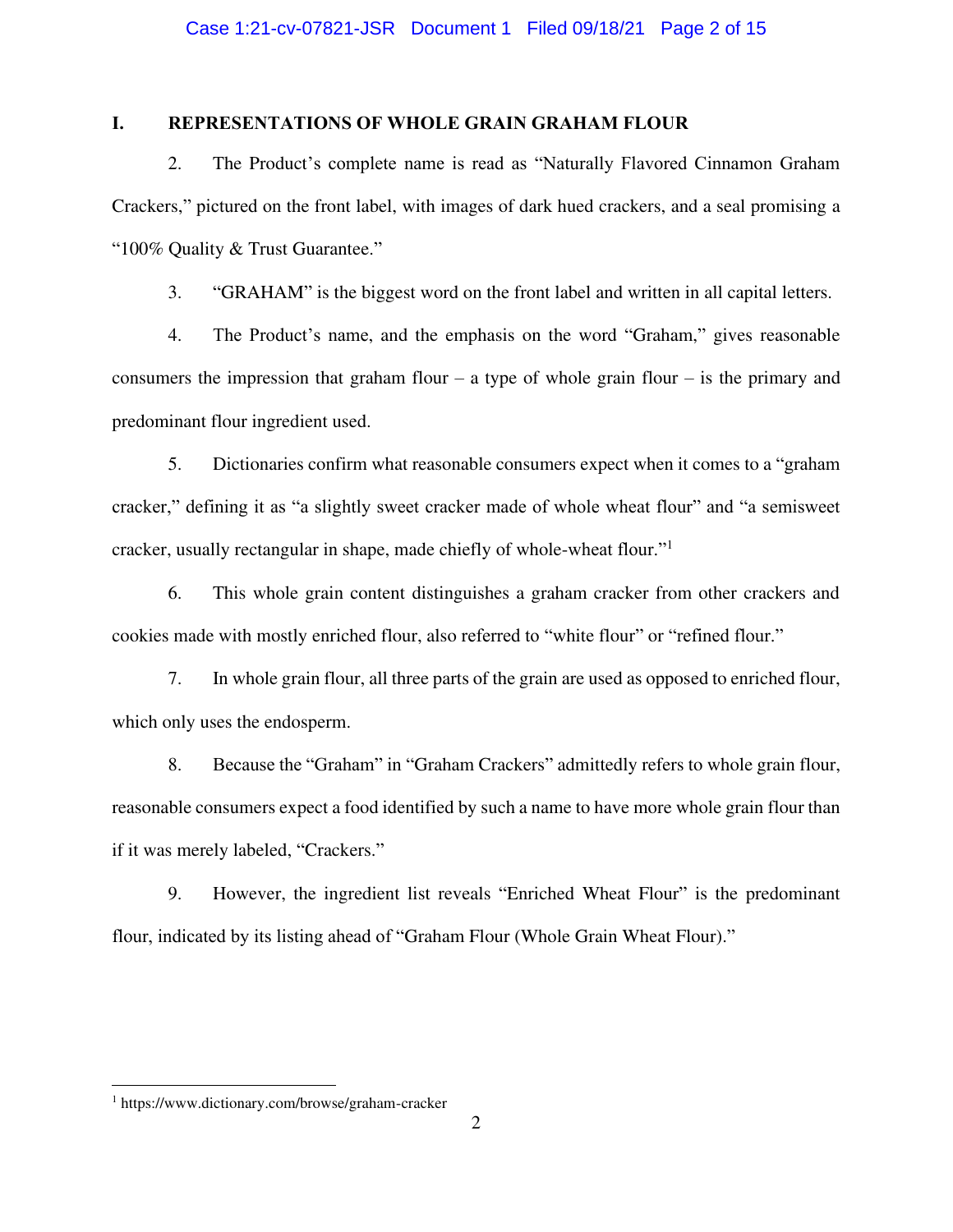# Ingredients

Enriched Wheat Flour (Wheat Flour, Niacin, Reduced Iron, Thiamin Mononitrate, Riboflavin, Folic Acid), Graham Flour (Whole Grain Wheat Flour), Sugar, High Oleic Canola And/or Soybean Oil With TBHQ And Citric Acid To Preserve Freshness, Contains 2% Or Less Of: Molasses, Honey, Leavening (Baking Soda, Calcium Phosphate), Salt, Dextrose, Cinnamon, Soy Lecithin, Natural Cinnamon Flavor, Sodium Sulfite.

**Ingredients: Enriched Wheat Flour** (Wheat Flour, Niacin, Reduced Iron, Thiamin Mononitrate, Riboflavin, Folic Acid), Graham Flour (Whole Grain Wheat Flour), Sugar, High Oleic Canola And/or Soybean Oil With TBHQ And Citric Acid to Preserve Freshness, Contains 2% Or Less Of: Molasses, Honey, Leavening (Baking Soda, Calcium Phosphate), Salt, Dextrose, Cinnamon, Soy Lecithin, Natural Cinnamon Flavor, Sodium Sulfite.

# **II. REASONS CONSUMERS VALUE WHOLE GRAINS**

10. Surveys have confirmed that consumers increasingly seek products made with whole

grains because they contain more fiber than refined white flour.<sup>2</sup>

- 11. Specifically, these findings indicate that:
- At least half of consumers expect that for every gram of whole grain per serving, there will be at least a gram of fiber;
- Two-thirds of consumers  $(67%)$  agree that whole grain foods are high in fiber;
- Identifying a product with the name of a whole grain flour is equivalent to a

<sup>&</sup>lt;sup>2</sup> FDA-2006-D-0298-0016, Exhibit 1a - "A Survey of Consumers Whole Grain & Fiber Consumption Behaviors, and the Perception of Whole Grain Foods as a Source of Dietary Fiber" - [Kellogg Company - Comment] (July 1, 2010); Docket ID: FDA-2006-D-0298, Guidance for Industry and FDA Staff: Whole Grains Label Statements.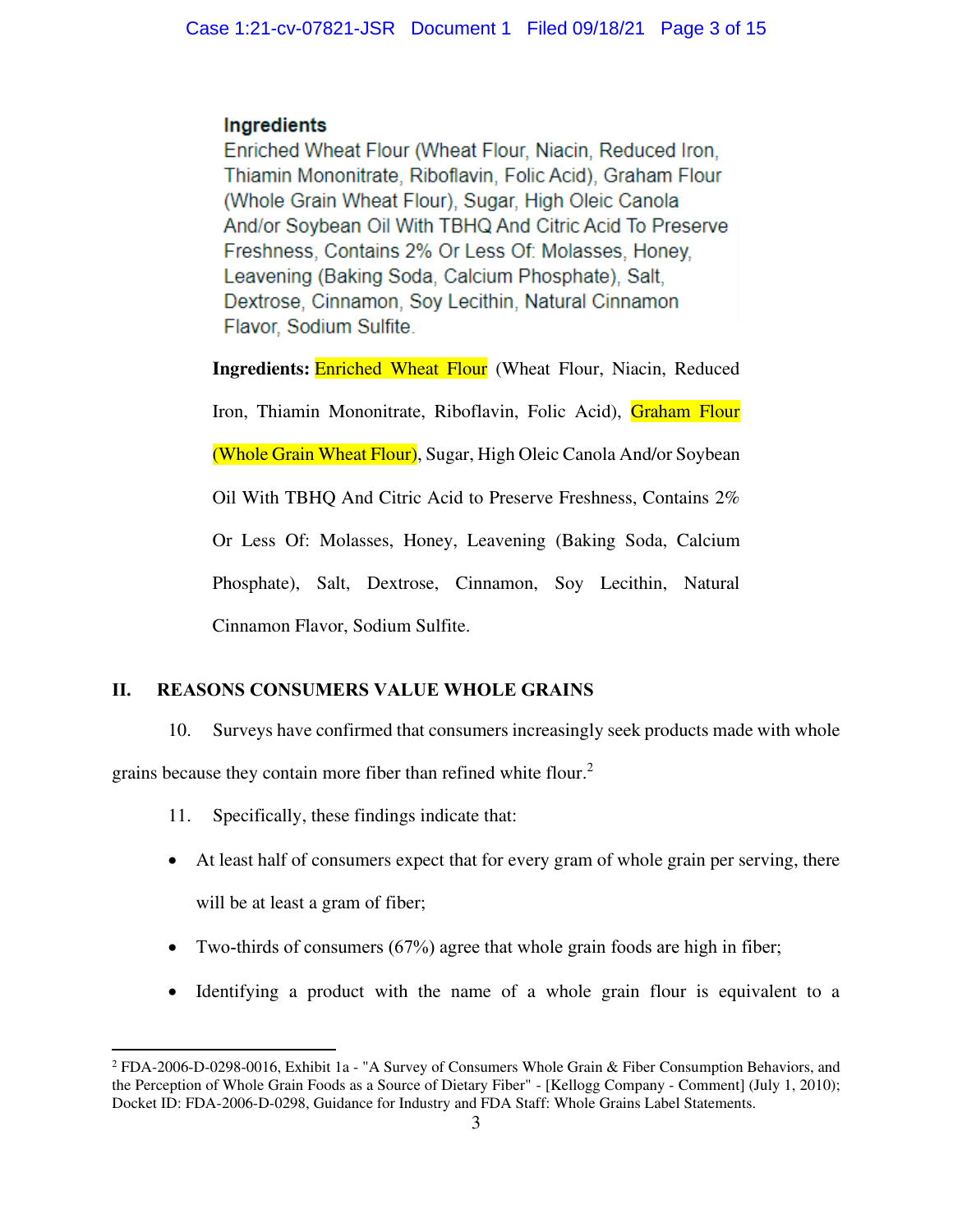representation that the product will predominantly be made with whole grains; and

• 75% of consumers who observe claims that a product is made with, or contains whole

grain flour, will expect the food to be at least a good source of fiber.

12. The 2015 Dietary Guidelines for Americans recommended that at least half of the

grains in a healthy diet should be whole grains.<sup>3</sup>

13. The FDA cautioned manufacturers against misleading consumers as to whole grain

content of foods:<sup>4</sup>

7. Question: Does the term "whole grain" mean the same as "100 percent whole grain"? If a product is labeled as "whole wheat bagel" or "whole wheat pizza," how much whole wheat should it contain? What is graham flour?

Answer: FDA has not defined any claims concerning the grain content of foods. However, the agency has established standards of identity for various types of cereal flours and related products in 21 CFR Part 137, including a standard of identity for "whole wheat flour" (§ 137.200) and "whole durum flour" (§ 137.225). Graham flour is an alternative name for whole wheat flour (§ 137.200).

Depending on the context in which a "whole grain" statement appears on the label, it could be construed as meaning that the product is "100 percent whole grain." We recommend that products labeled with "100 percent whole grain" not contain grain ingredients other than those the agency considers to be whole grains.

14. The FDA has warned companies against making misleading whole grain

representations in a product name – "HiHo Deluxe WHOLE WHEAT Crackers" and "Krispy

<sup>3</sup> U.S. DEP'T OF AGRIC. AND U.S. DEP'T OF HEALTH & HUMAN SERVS., *Dietary Guidelines for Americans 2015–2020* (8th ed. 2015), *available at* <http://goo.gl/qnyfLi> (click "A Closer Look Inside Healthy Eating Patterns" under "Chapter 1. Key Elements of Healthy Eating Patterns").

<sup>&</sup>lt;sup>4</sup> Draft Guidance for Industry and FDA Staff: Whole Grains Label Statements," Docket No. 2006D-0066, ("Whole Grain Guidance").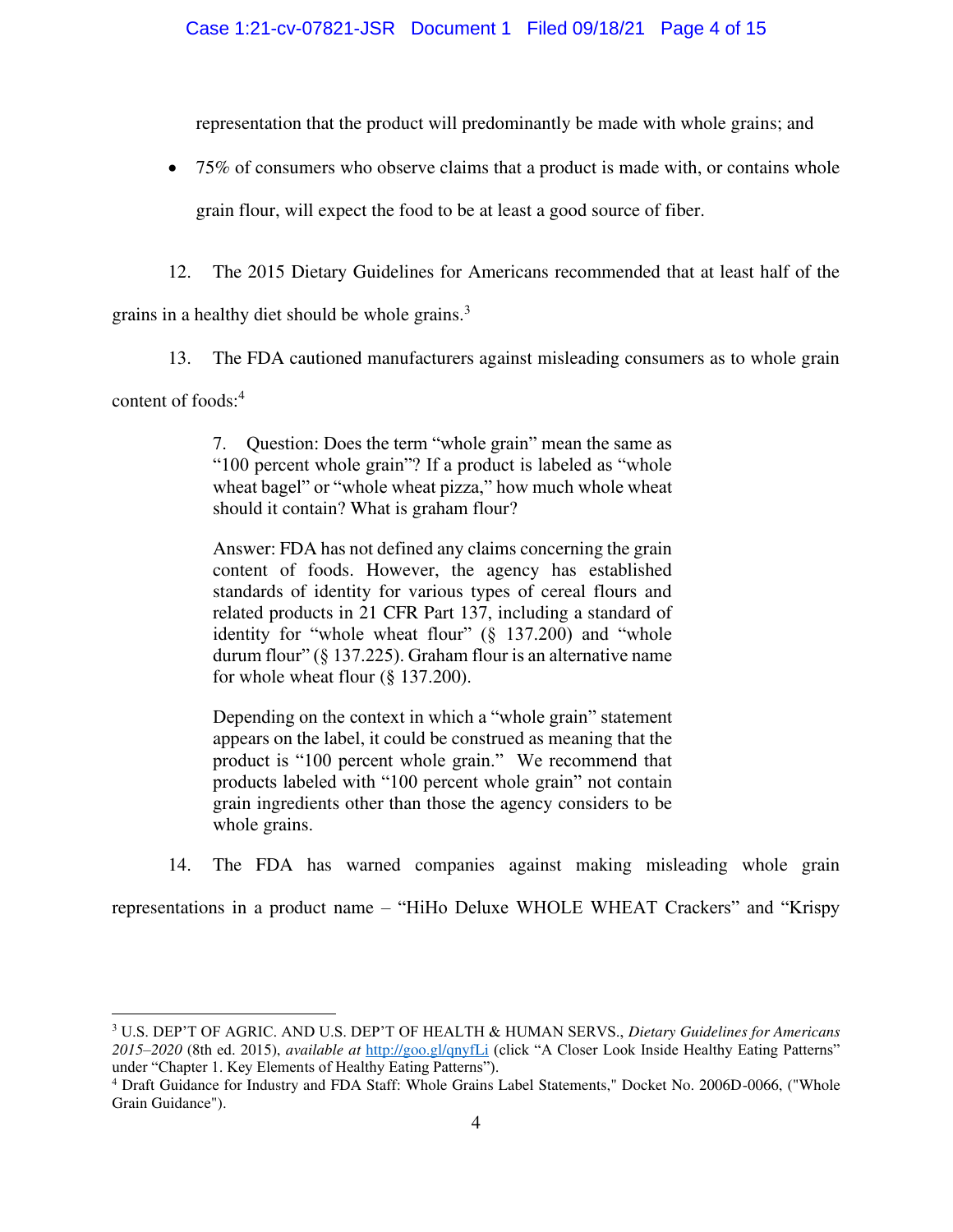## Case 1:21-cv-07821-JSR Document 1 Filed 09/18/21 Page 5 of 15

WHOLE WHEAT Saltine Crackers" – where the products were predominantly white flour.<sup>5</sup>

15. The Federal Trade Commission ("FTC") recognized that "[M]any reasonable consumers will likely understand 'whole grain' [claims] to mean that all, or virtually all, of the food product is whole grain, or that all of the grain ingredients in the product are whole grains.<sup>6</sup>

16. By highlighting the Product's whole grain ingredient, "GRAHAM," as part of the product name, larger than everything else on the label, Defendant is highlighting the presence of nutrients associated with whole grains  $-$  fiber.<sup>7</sup>

17. Plaintiff and consumers expect a product represented with such "whole grain" claims to provide at least 10 percent ("good source") of the Reference Daily Intake ("RDI") or the Daily Reference Value ("DRV") of fiber.<sup>8</sup>

18. The amount of whole grain wheat flour in the Product is approximately twenty-five percent of the amount of refined flour.

19. This is based on the Nutrition Facts, which reveals the Product is not a good source of fiber, as it indicates only one gram of fiber (4%) per serving.

<sup>&</sup>lt;sup>5</sup> CSPI Petition to Prohibit Misbranding of Whole Wheat Products and to Promulgate Food Labeling Regulations Concerning Products Made with Whole Wheat, Docket No. 93P-0227 (Jun. 25, 1993).

<sup>&</sup>lt;sup>6</sup> In the Matter of Draft Guidance for Industry and FDA Staff: Whole Grains Label Statements, Docket No. 2006-0066 Comments of the Staff of the Bureau of Consumer Protection, the Bureau of Economics, and the Office of Policy Planning of the Federal Trade Commission April 18, 2006

<sup>7</sup> 21 U.S.C. § 343(r)(1); 21 C.F.R. § 101.65.

 $8$  21 C.F.R. § 101.54(b)-(c).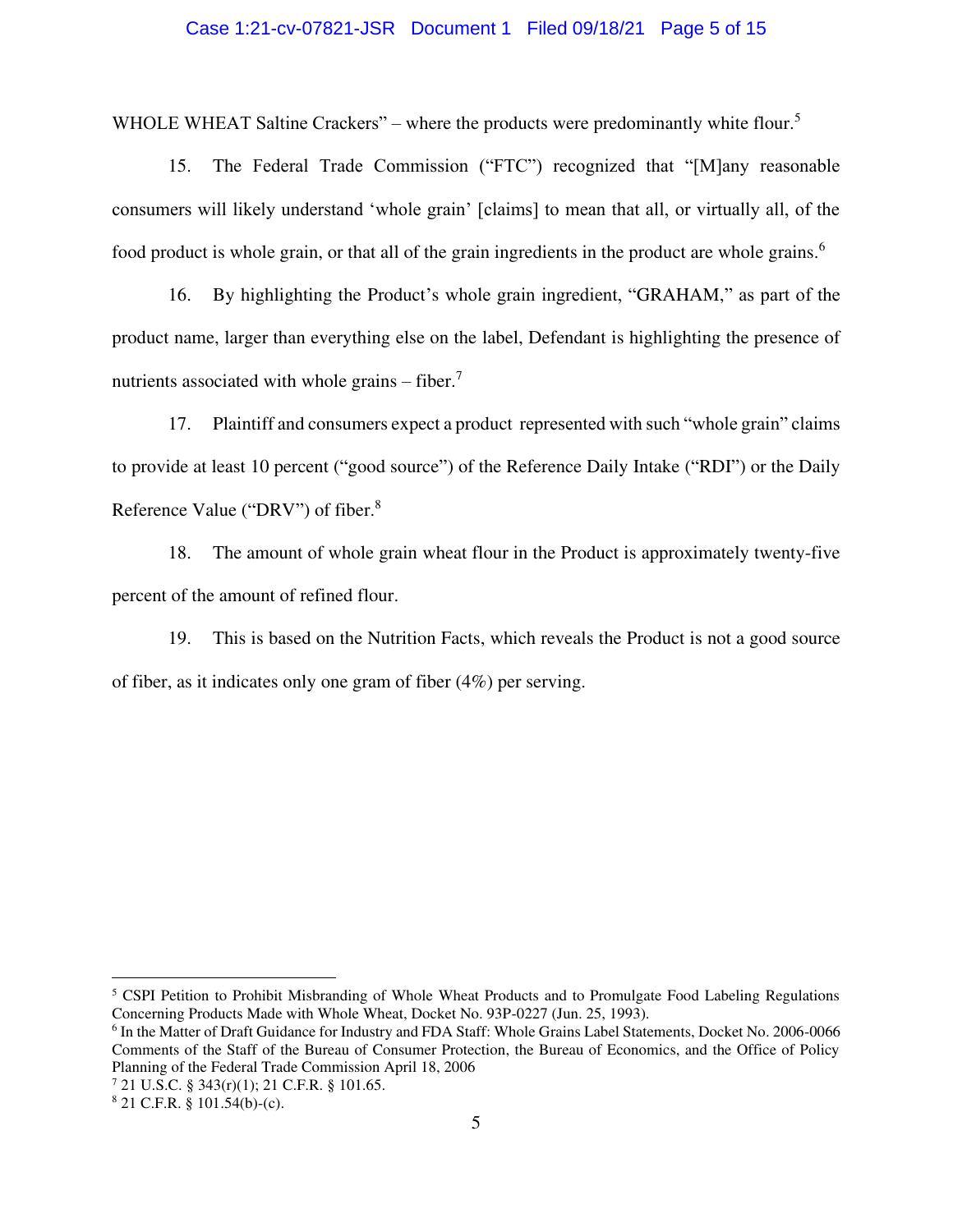| <b>Nutrition Facts</b>                           |                |
|--------------------------------------------------|----------------|
| 13 servings per container<br><b>Serving Size</b> | $2.0$ each     |
| <b>Amount per serving</b><br><b>Calories</b>     | <b>130</b>     |
|                                                  | % Daily Value* |
| <b>Total Fat 4g</b>                              | 4%             |
| Saturated Fat 0.5g                               | 3%             |
| Trans Fat 0g                                     |                |
| <b>Cholesterol Omg</b>                           | $0\%$          |
| Sodium 115mg                                     | 5 %            |
| Total Carbohydrate 24g                           | 9%             |
| Dietary Fiber 1g                                 | 5 %            |
| <b>Total Sugars 8g</b>                           |                |
| Includes 8g Added Sugars                         | 16 %           |
| Protein 2g                                       |                |

# **III. THE SMALL AMOUNT OF MOLASSES AND HONEY DARKENS THE PRODUCT'S COLOR**

20. Consumers associate darker hues in grain products with a significant amount of whole grain ingredients.

21. Though the Product contains honey and molasses purportedly for their sweetening

effect, the honey imparts a darker color.

22. The Product's color would be significantly lighter if based solely on the ratio of refined white flour to whole grain graham flour.

23. According to expert W.K. Nip, the presence of "mostly reducing sugars in its sugar profile" causes molasses and "honey [to] brown[s] easily during baking, adding a natural dark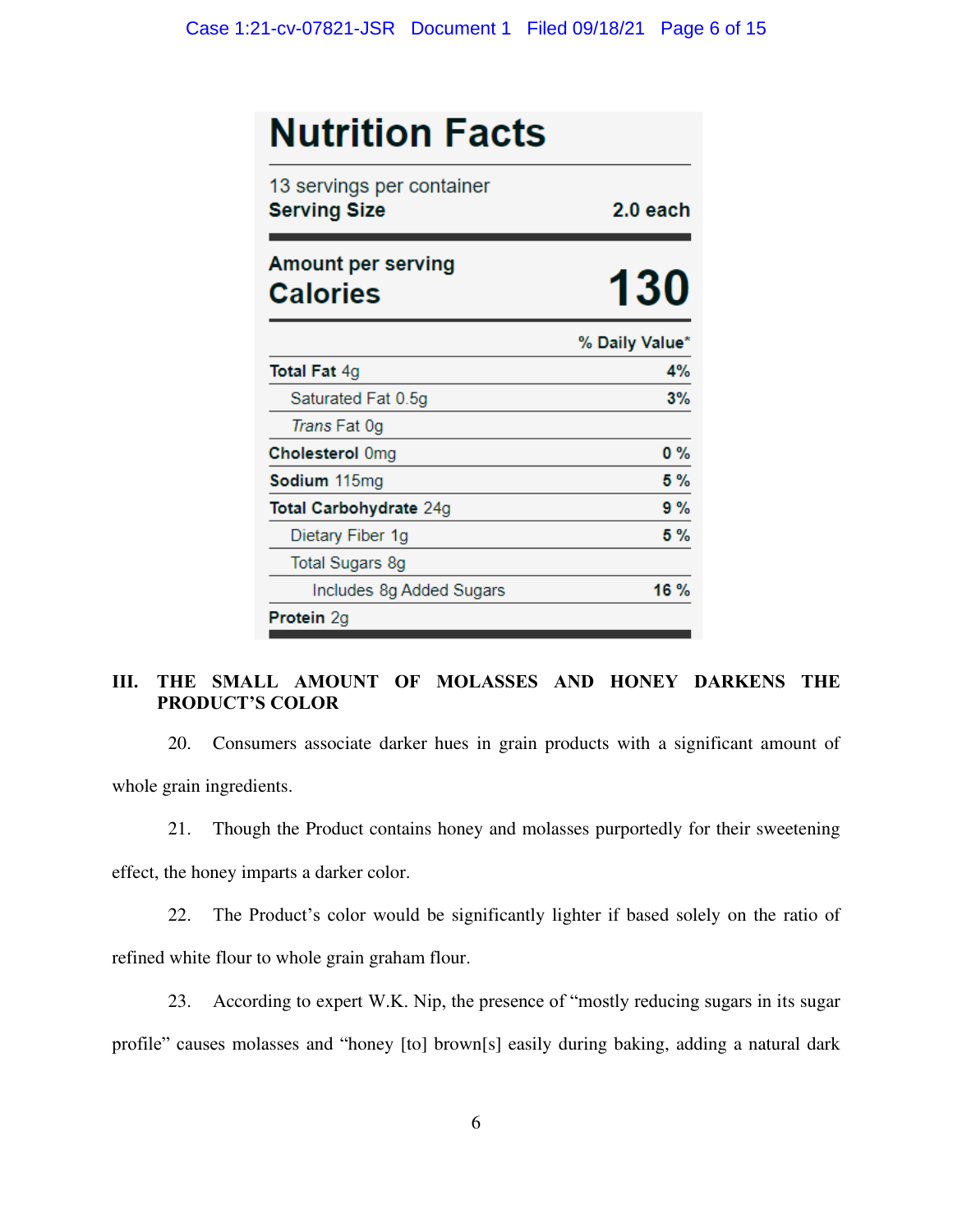color to baked products such as bread, crackers, and other products.<sup>9</sup>

24. The use of a small amount of honey and molasses contributes to consumers getting

the misleading impression the Product contains more whole grain graham flour than it does.

# **IV. DEFENDANT'S REPRESENTATIONS MISLEAD CONSUMERS**

25. The Food, Drug, and Cosmetic Act ("FDCA") provides that a food is misbranded if

"its labeling is false or misleading in any particular." 21 U.S.C.  $\S$  343(a)(1).

26. Product names can be misleading when they suggest one or more, but not all, of the key ingredients, like whole grain graham flour, yet fail to disclose other more predominant ingredients like refined flour.

> The labeling of a food which contains two or more ingredients may be misleading by reason (among other reasons) of the designation of such food in such labeling by a name which includes or suggests the name of one or more but not all such ingredients, even though the names of all such ingredients are stated elsewhere in the labeling.

21 C.F.R. § 101.18(b).

27. Federal and state regulations require that a product's name disclose the percentage

of whole grain graham flour because this is a characterizing ingredient. 21 C.F.R. § 102.5(b).

28. Whole grain graham flour is a characterizing ingredient because its proportion has a material bearing on price and consumer acceptance of the Product.

29. Whole grain graham flour is also a characterizing ingredient because the labeling creates an erroneous impression than it is present in amounts greater than it is.

30. Crackers that have graham flour as their predominant flour exist in the marketplace and are not technologically or otherwise unfeasible to produce.

<sup>9</sup> W.K. Nip et al., eds. *Bakery products: science and technology*, Ch. 7, "Sweeteners," John Wiley & Sons, 2006.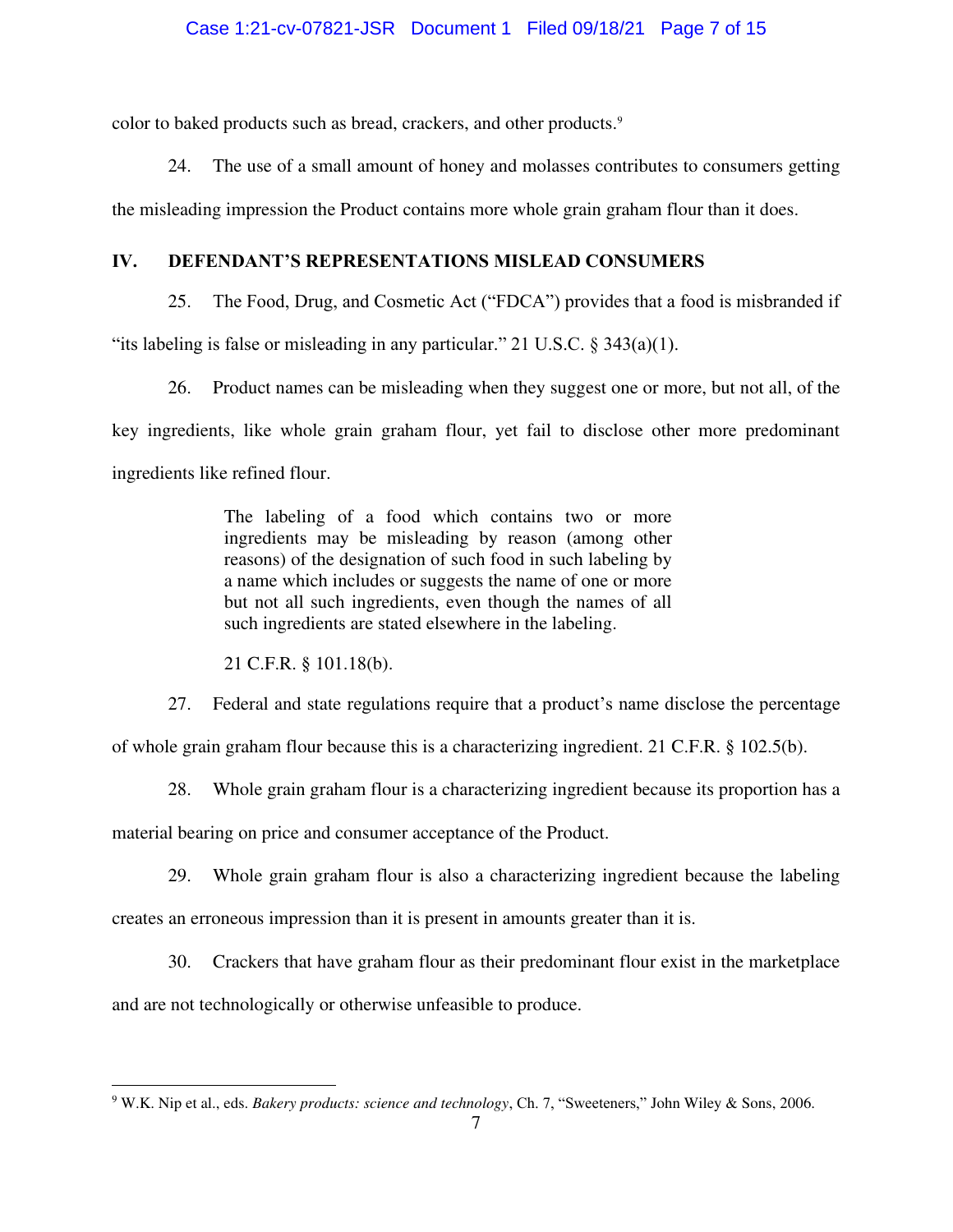# Case 1:21-cv-07821-JSR Document 1 Filed 09/18/21 Page 8 of 15



# **V. CONCLUSION**

31. Reasonable consumers must and do rely on a company to honestly identify and describe the components, attributes, and features of the Product, relative to itself and other comparable products or alternatives.

32. The value of the Product that plaintiff purchased was materially less than its value as represented by defendant.

33. Defendant sold more of the Product and at higher prices than it would have in the absence of this misconduct, resulting in additional profits at the expense of consumers.

34. Had Plaintiff and proposed class members known the truth, they would not have

bought the Product or would have paid less for it.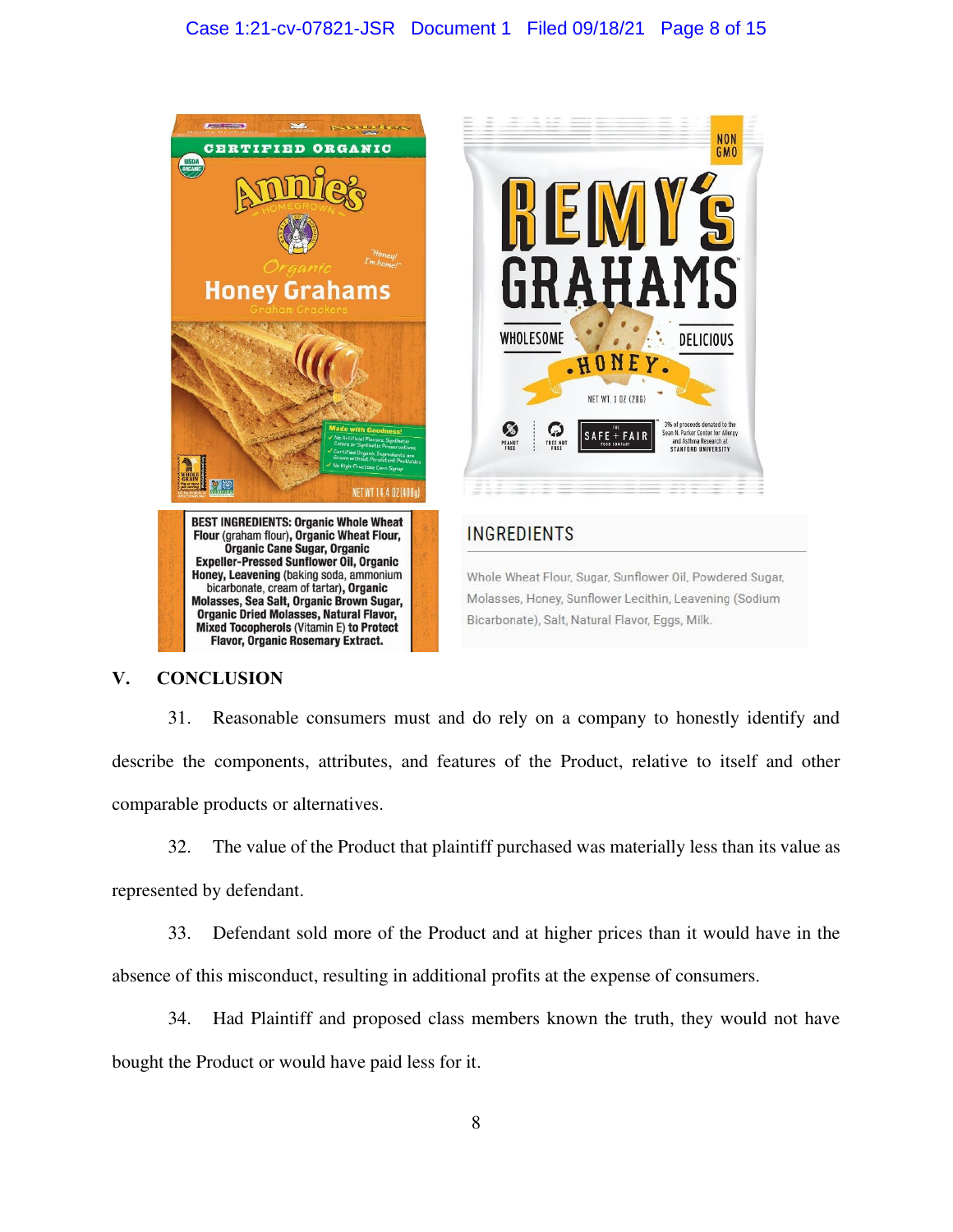35. The Product is sold for a price premium compared to other similar products, no less than \$2.99 per 14.4 oz box a higher price than it would otherwise be sold for, absent the misleading representations and omissions.

## Jurisdiction and Venue

36. Jurisdiction is proper pursuant to Class Action Fairness Act of 2005 ("CAFA"). 28 U.S.C. § 1332(d)(2).

37. The aggregate amount in controversy exceeds \$5 million, including any statutory damages, exclusive of interest and costs.

38. Plaintiff Idalia Valcarcel is a citizen of New York.

39. Defendant Ahold U.S.A., Inc. is a Maryland corporation with a principal place of business in Landover, Prince Georges County, Maryland.

40. Plaintiff and defendant are citizens of different states.

41. Venue is in this district because plaintiff resides in this district and the actions giving rise to the claims occurred within this district.

42. Venue is in this division because plaintiff resides in Bronx County, which is where the events giving rise to the present claims occurred.

#### Parties

43. Plaintiff Idalia Valcarcel is a citizen of Bronx, Bronx County, New York.

44. Defendant Ahold U.S.A., Inc., is a Maryland corporation with a principal place of business in Landover, Maryland, Prince Georges County.

45. Defendant is a United States subsidiary of the Dutch supermarket conglomerate Koninklijke Ahold Delhaize N.V., commonly known as Ahold Delhaize.

46. Within the U.S., Defendant operates the Stop and Shop chain of supermarkets in the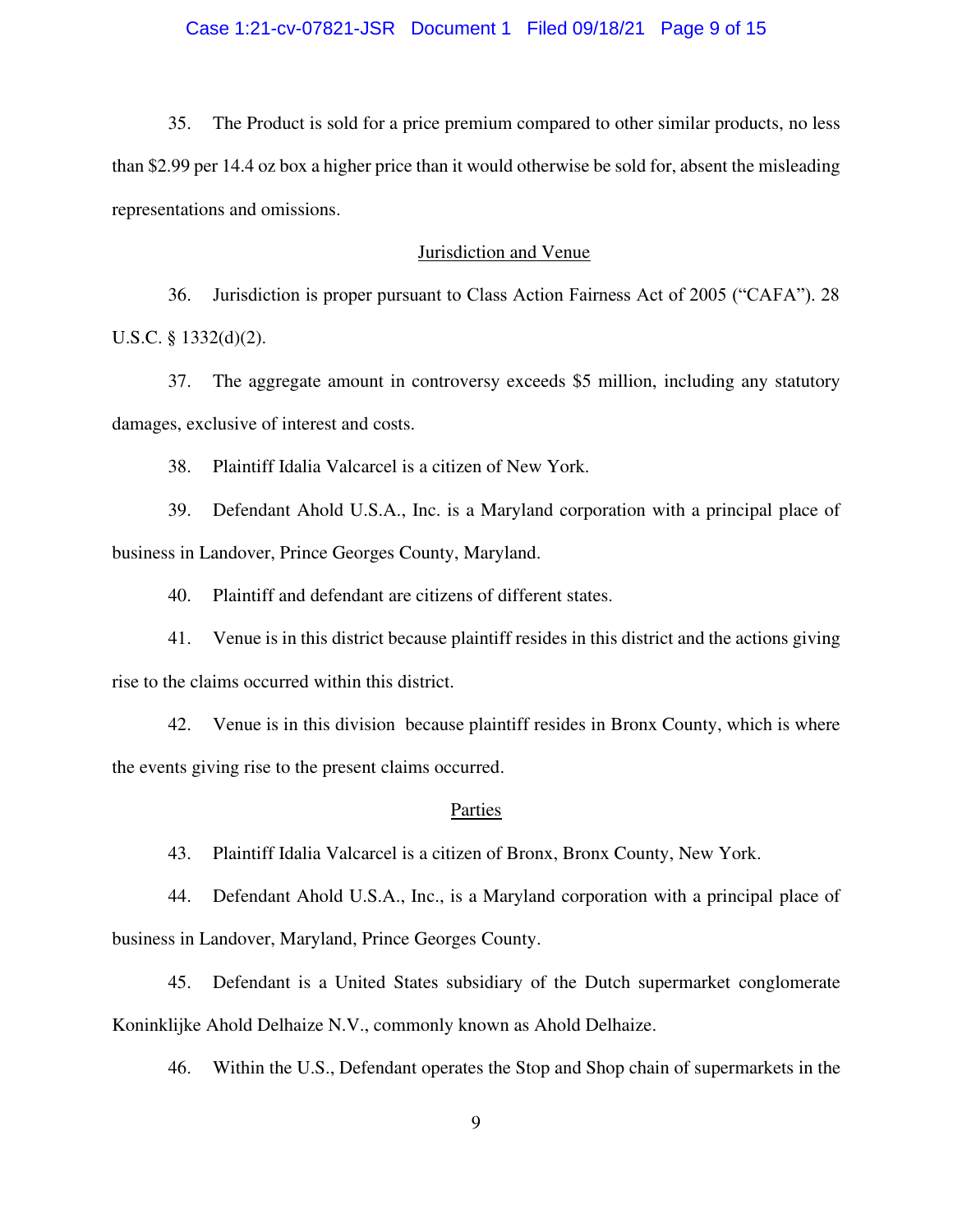## Case 1:21-cv-07821-JSR Document 1 Filed 09/18/21 Page 10 of 15

northeastern United States.

47. Defendant operates over 400 Stop and Shop locations in states including New York, New Jersey, Massachusetts, and Connecticut.

48. Stop and Shop also sells its products through its website and Peapod.com, its grocery delivery service.

49. Plaintiff bought the Product on one or more occasions within the statute of limitations for each cause of action alleged, at defendant's physical or online store, 961 E 174th St Bronx NY 10460-5060, between January 2021 and February 2021, among other times.

50. Plaintiff bought the Product because she expected it would contain a predominant amount of whole grain graham flour.

51. Plaintiff did not expect the Product to contain a significant percent less of whole grain graham flour.

52. Plaintiff knew that Defendant was a supermarket with an established reputation for quality, as promised through the front label seal, which would live up to its word on the Product's composition.

53. Plaintiff bought the Product at or exceeding the above-referenced price.

54. Plaintiff relied on the representations identified here.

55. Plaintiff would not have purchased the Product if she knew the representations were false and misleading.

56. Plaintiff chose between Defendant's Product and other similar products which were represented similarly, but which did not misrepresent their attributes and/or lower-priced products which did not make the statements and claims made by Defendant.

57. The Product was worth less than what Plaintiff paid and she would not have paid as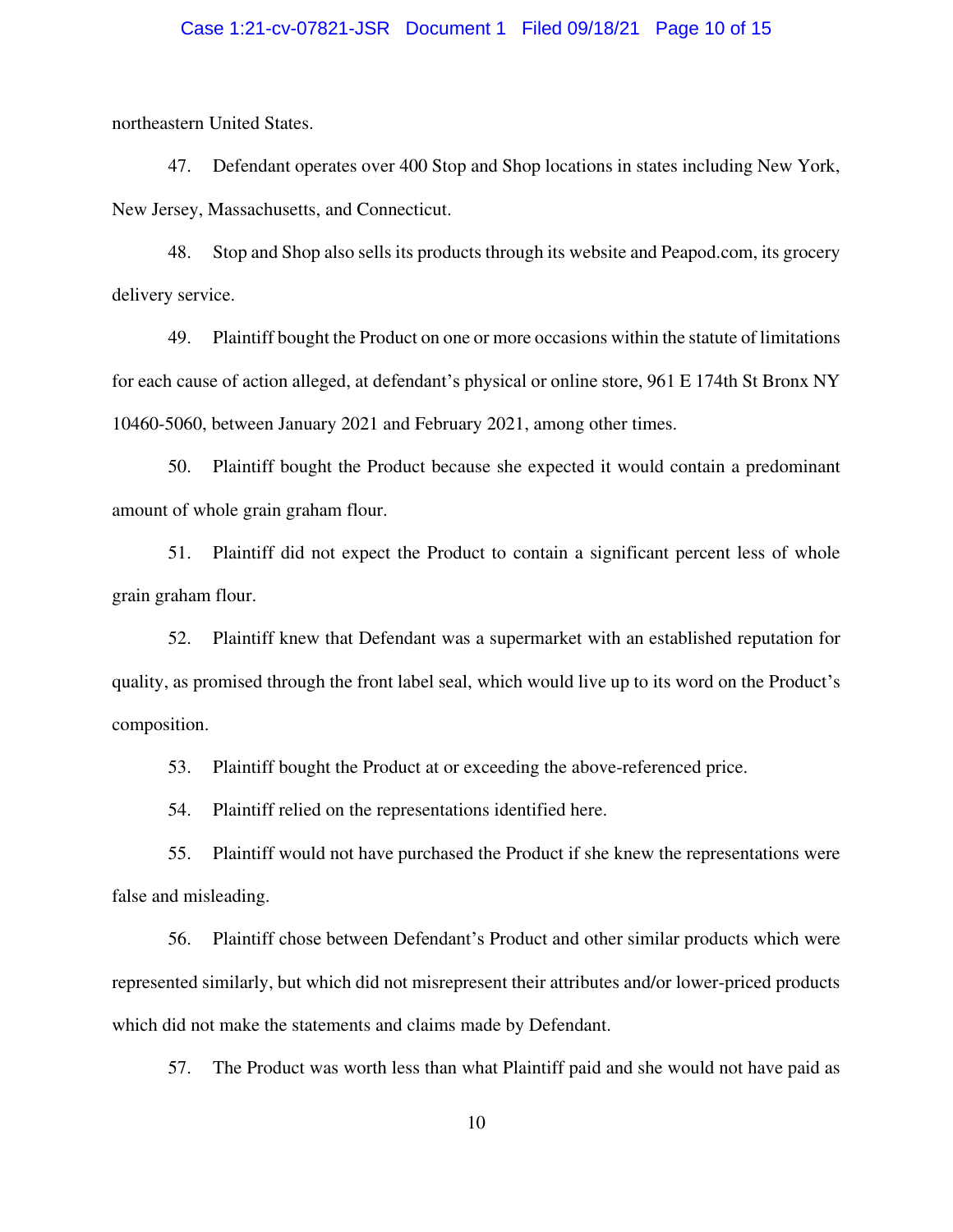#### Case 1:21-cv-07821-JSR Document 1 Filed 09/18/21 Page 11 of 15

much absent Defendant's false and misleading statements and omissions.

58. Plaintiff intends to, seeks to, and will purchase the Product again when she can do so

with the assurance that Product's representations are consistent with its composition.

#### Class Allegations

59. Plaintiff seeks certification under Fed. R. Civ. P. 23(b)(2) and (b)(3) of the following classes:

> **New York Class:** All persons in the State of New York who purchased the Product during the statutes of limitations for each cause of action alleged.

60. Common questions of law or fact predominate and include whether defendant's representations were and are misleading and if plaintiff and class members are entitled to damages.

61. Plaintiff's claims and basis for relief are typical to other members because all were subjected to the same unfair and deceptive representations and actions.

62. Plaintiff is an adequate representative because her interests do not conflict with other members.

63. No individual inquiry is necessary since the focus is only on defendant's practices and the class is definable and ascertainable.

64. Individual actions would risk inconsistent results, be repetitive and are impractical

to justify, as the claims are modest relative to the scope of the harm.

65. Plaintiff's counsel is competent and experienced in complex class action litigation and intends to protect class members' interests adequately and fairly.

66. Plaintiff seeks class-wide injunctive relief because the practices continue.

11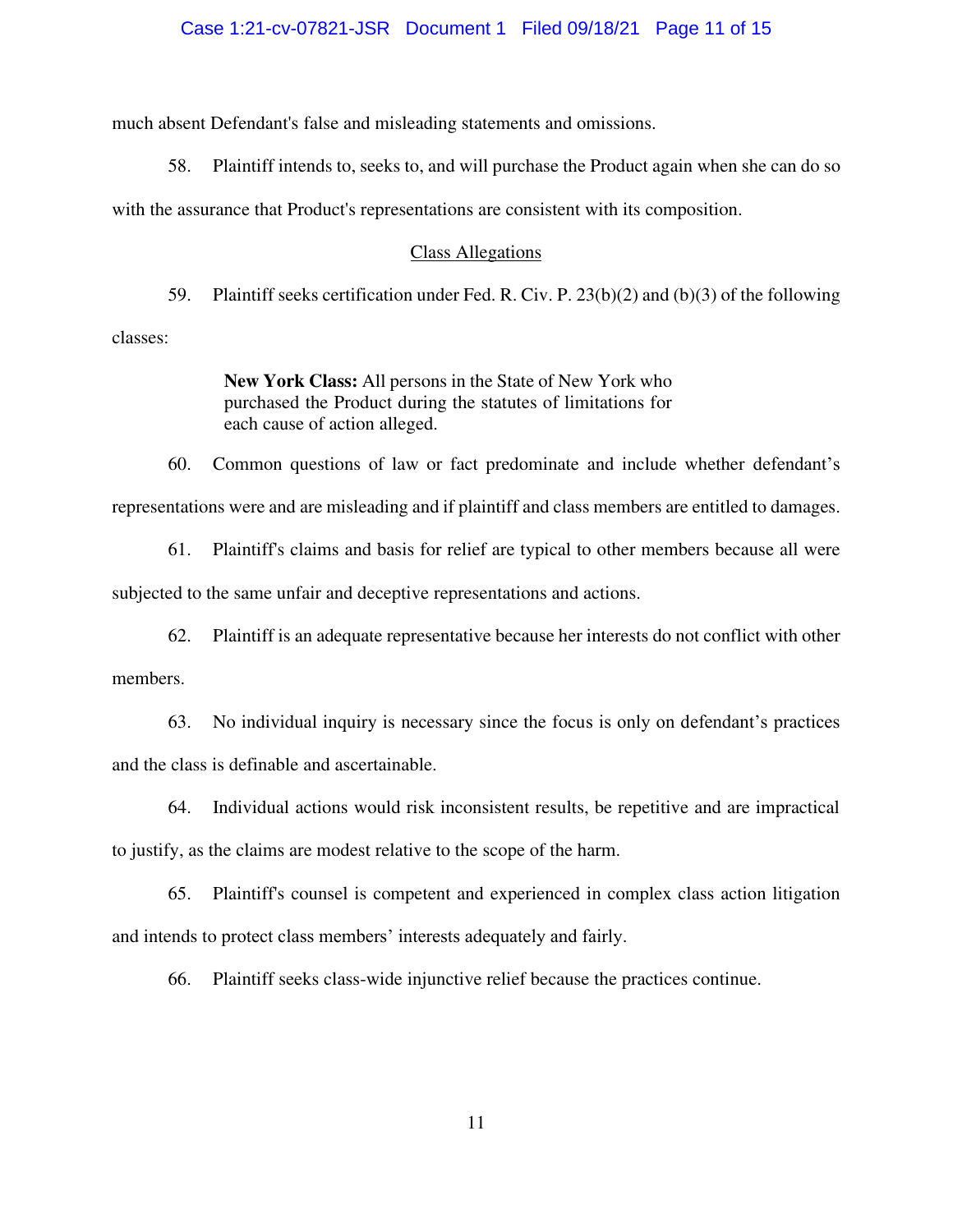## New York General Business Law ("GBL") §§ 349 & 350

#### (Consumer Protection Statute)

67. Plaintiff incorporates by reference all preceding paragraphs.

68. Plaintiff and class members desired to purchase a product that contained a predominant amount of whole grain flour relative to enriched flour.

69. Defendant's false and deceptive representations and omissions are material in that they are likely to influence consumer purchasing decisions.

70. Defendant misrepresented the Product through statements, omissions, ambiguities, half-truths and/or actions.

71. Plaintiff relied on the representations.

72. Plaintiff and class members would not have purchased the Product or paid as much if the true facts had been known, suffering damages.

> Breaches of Express Warranty, Implied Warranty of Merchantability and Magnuson Moss Warranty Act, 15 U.S.C. §§ 2301, *et seq*.

73. The Product was manufactured, labeled, and sold by defendant and expressly and impliedly warranted to plaintiff and class members that it contained a predominant amount of whole grain flour relative to enriched flour.

74. Defendant had a duty to disclose and/or provide non-deceptive descriptions and marketing of the Product.

75. This duty is based on Defendant's outsized role in the market for this type of Product.

76. Plaintiff provided or will provide notice to defendant, its agents, representatives, retailers, and their employees.

77. Defendant received notice and should have been aware of these issues due to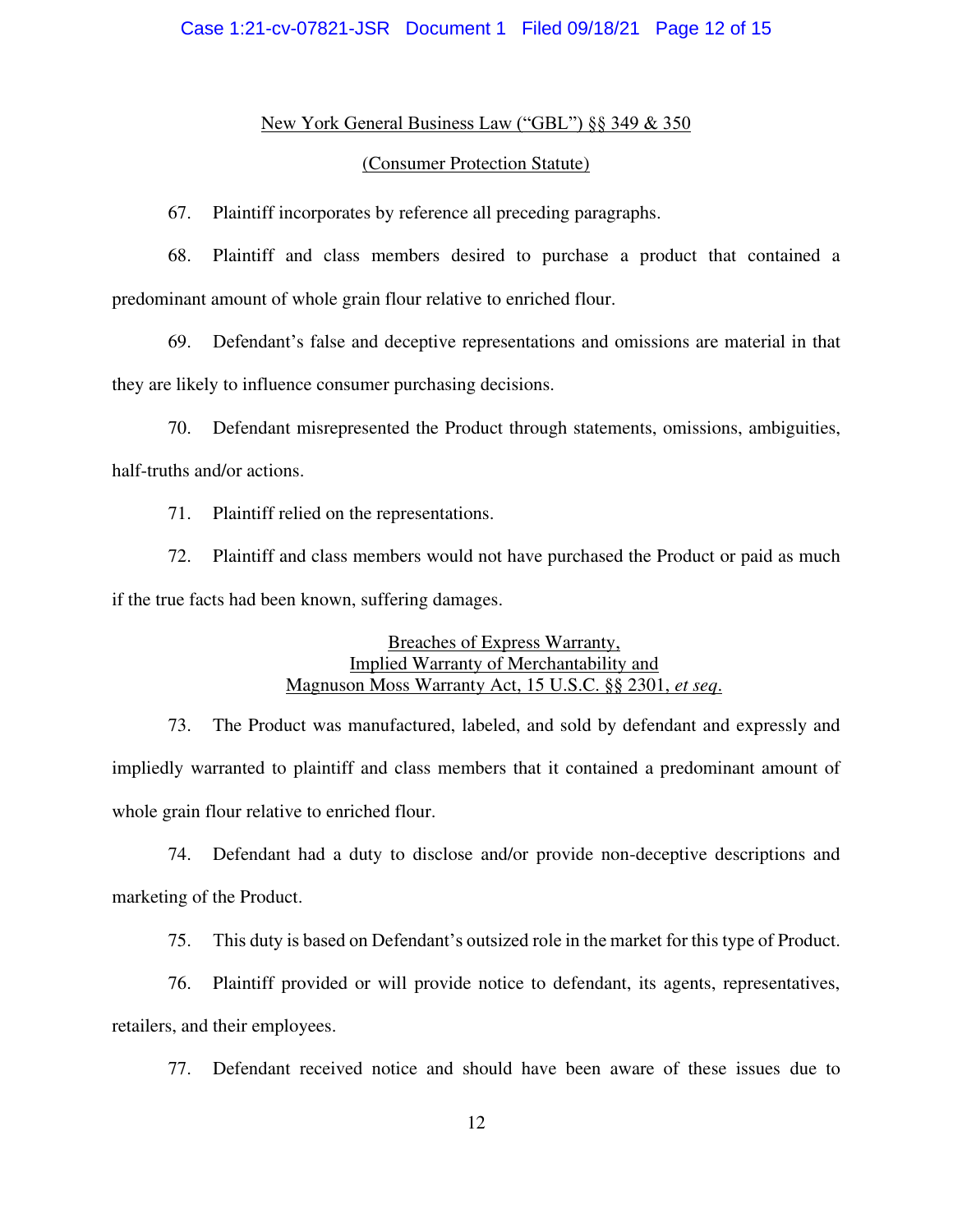## Case 1:21-cv-07821-JSR Document 1 Filed 09/18/21 Page 13 of 15

complaints by regulators, competitors, and consumers, to its main offices.

78. The Product did not conform to its affirmations of fact and promises due to defendant's actions and were not merchantable because they were not fit to pass in the trade as advertised.

79. Plaintiff and class members would not have purchased the Product or paid as much if the true facts had been known, suffering damages.

#### Negligent Misrepresentation

80. Defendant had a duty to truthfully represent the Product, which it breached.

81. This duty is based on defendant's position, holding itself out as having special knowledge and experience this area, as custodians and owners of the Stop and Shop Supermarket brand, known for high quality foods for over a hundred years.

82. The representations took advantage of consumers' cognitive shortcuts made at the point-of-sale and their trust in defendant, a nationally recognized and trusted brand.

83. Plaintiff and class members reasonably and justifiably relied on these negligent misrepresentations and omissions, which served to induce and did induce, their purchase of the Product.

84. Plaintiff and class members would not have purchased the Product or paid as much if the true facts had been known, suffering damages.

#### Fraud

85. Defendant misrepresented and/or omitted the attributes and qualities of the Product, that it contained a predominant amount of whole grain flour relative to enriched flour

13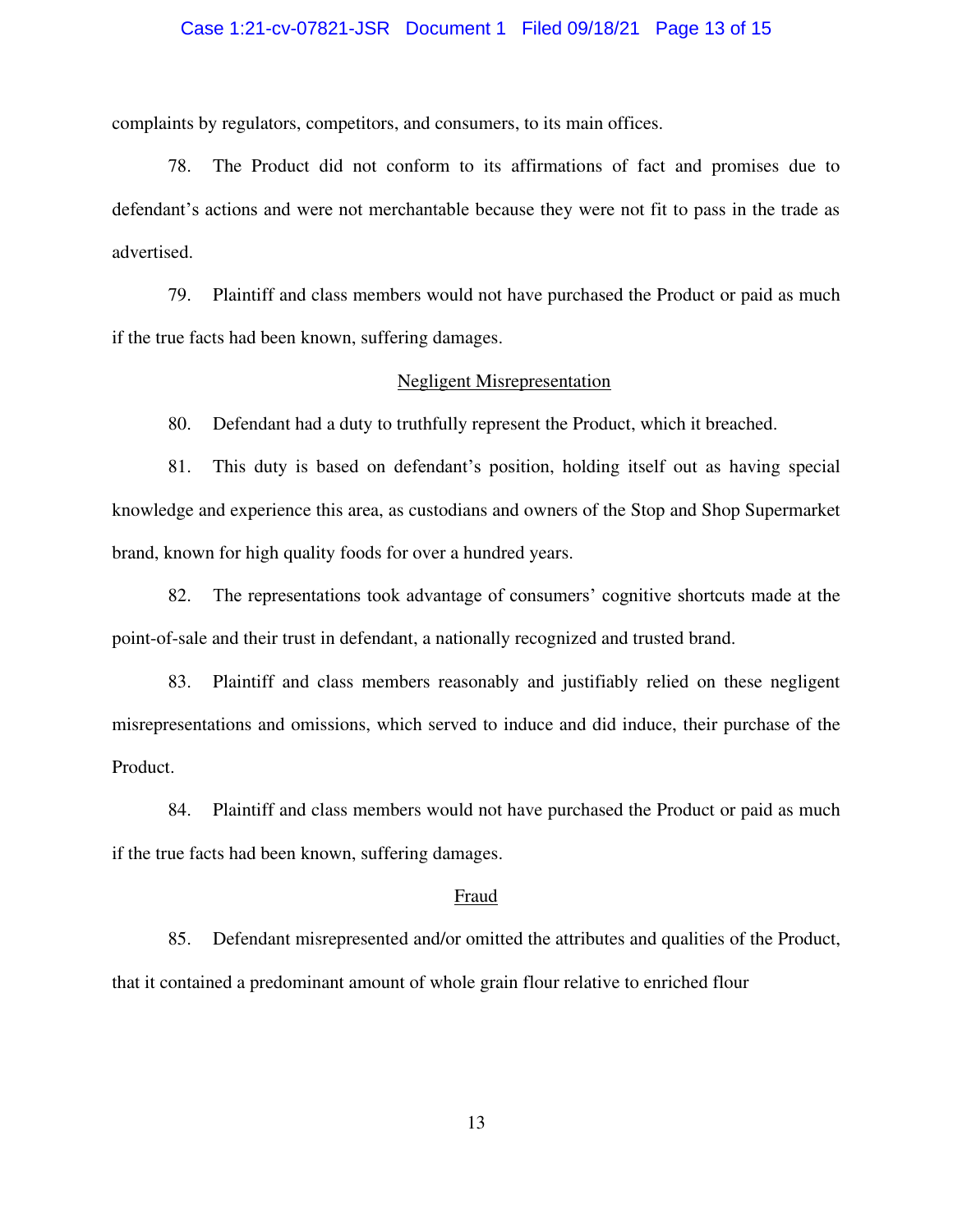## Case 1:21-cv-07821-JSR Document 1 Filed 09/18/21 Page 14 of 15

86. Defendant's fraudulent intent is evinced by its knowledge that the Product was not consistent with its representations.

#### Unjust Enrichment

87. Defendant obtained benefits and monies because the Product was not as represented and expected, to the detriment and impoverishment of plaintiff and class members, who seek restitution and disgorgement of inequitably obtained profits.

## Jury Demand and Prayer for Relief

Plaintiff demands a jury trial on all issues.

**WHEREFORE**, Plaintiff prays for judgment:

- 1. Declaring this a proper class action, certifying plaintiff as representative and the undersigned as counsel for the class;
- 2. Entering preliminary and permanent injunctive relief by directing defendant to correct the challenged practices to comply with the law;
- 3. Injunctive relief to remove, correct and/or refrain from the challenged practices and representations, and restitution and disgorgement for members of the class pursuant to the applicable laws;
- 4. Awarding monetary damages, statutory and/or punitive damages pursuant to any statutory claims and interest pursuant to the common law and other statutory claims;
- 5. Awarding costs and expenses, including reasonable fees for plaintiff's attorneys and experts; and
- 6. Other and further relief as the Court deems just and proper.

Dated: September 18, 2021

Respectfully submitted,

Sheehan & Associates, P.C.